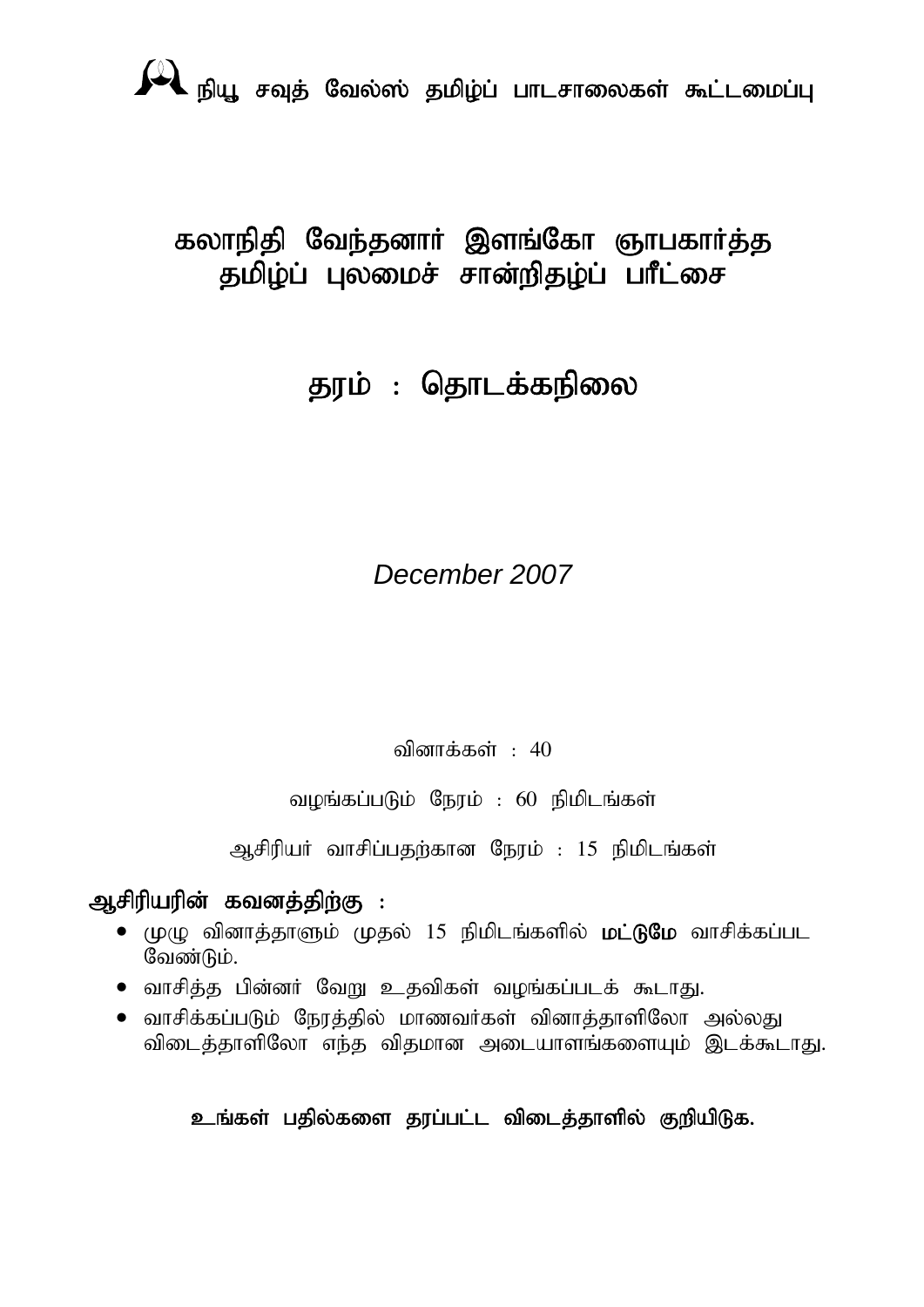**For questions 1 to 3, choose the word(s) that best describe the action shown in the picture.** 

\_<br>1 முதல் 3 வரையுள்ள வினாக்களுக்கு அருகில் உள்ள காணப்படும் அல்லது நடக்கும் செய்கையைச் சரியாகக் குறிக்கும் சொல்லை (சொற்களை) தெரிவு செய்க.







- 3. இந்த மரக்கிளையில் ஒரு
- $(a)$  பாம்பு இருக்கின்றது.
- $(b)$  பறவை இருக்கின்றது.
- $(c)$  மிருகம் இருக்கின்றது.
- $(d)$  பூச்சி இருக்கின்றது.

**Read the Poem** " $\omega$  is  $\omega$ " and answer the questions 4 to 7  $``$ ஆத்திதூடி'' என்ற பாடலை வாசித்து அவற்றில் இருந்து பெறப்படும் தகவல்களைக் கொண்டு 4 முதல் 7 வரையிலுள்ள வினாக்களுக்கு விடையளிக்கவும்.

"ஆத்திசூடி"யின் ஒரு பகுதி.

#### அன்னையும் பிதாவும் முன்னறி தெய்வம் ஆலயம் தொழுவது சாலவும் நன்று எண்ணும் எழுத்தும் கண் எனத் தகும்

4. பாடலில் ''அன்னை'' என யார் குறிப்பிடப்படுகிறார்?

(a)  $\Rightarrow$  (b)  $\Rightarrow$  (c)  $\Rightarrow$  (c)  $\Rightarrow$  (d)  $\Rightarrow$  (d)  $\Rightarrow$  (d)  $\Rightarrow$  (d)  $\Rightarrow$  (d)  $\Rightarrow$  (d)  $\Rightarrow$  (d)  $\Rightarrow$  (d)  $\Rightarrow$  (d)  $\Rightarrow$  (d)  $\Rightarrow$  (d)  $\Rightarrow$  (d)  $\Rightarrow$  (d)  $\Rightarrow$  (d)  $\Rightarrow$  (d)  $\Rightarrow$  (d)  $\Rightarrow$  (d)  $\Rightarrow$  (d)  $\Rightarrow$  (d)  $\Rightarrow$  (d)  $\Rightarrow$  (d)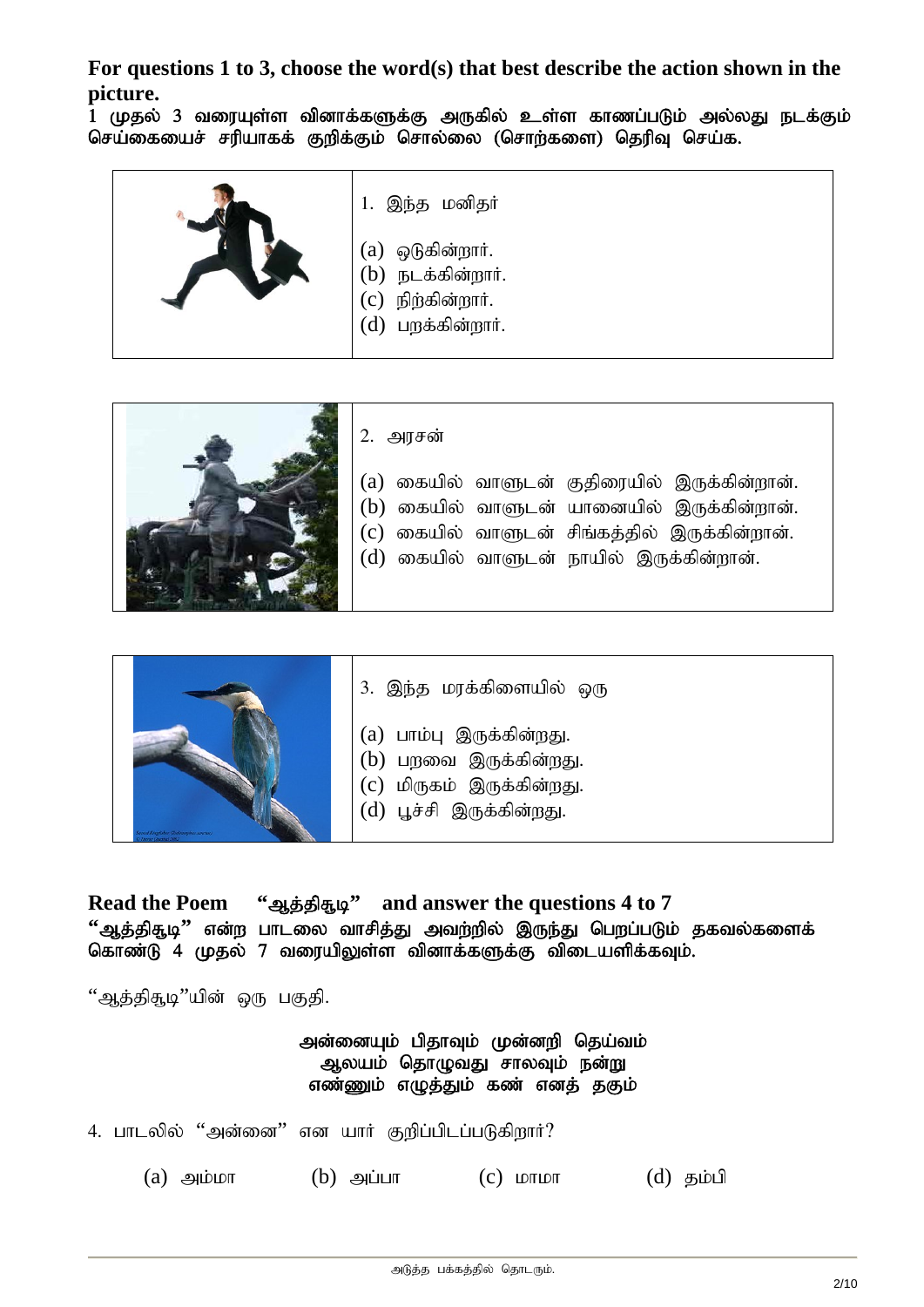- 5. பாடலில் "பிதா" என யார் குறிப்பிடப்படுகிறார்?
	- $(a)$  அம்மா  $(b)$  அப்பா  $(c)$  மாமா  $(d)$  தம்பி
- 6. பாடலில் வரும் தெய்வம் என்ற சொல்லின் கருத்து என்ன?
	- (a) அரசன்  $\qquad$  (b) ஆசிரியா்  $\qquad$  (c) கள்வன்  $\qquad$  (d) கடவுள்
- 7. இந்த பாடலில் கண்களாக கொள்ளபடவேண்டியவை யாவை எனக் குறிப்பிடப்படுகின்றன?
	- $(a)$  அம்மாவும் அப்பாவும்
	- $(b)$  **LOTILOT** controlled to  $\theta$
	- $(c)$  எண்ணும் எழுத்தும்
	- $(d)$  தங்கையும் தம்பியும்

### **For questions 8 and 9 choose the word that is spelt incorrectly in the given sentence.**

8ஆம், 9ஆம் வினாக்களுக்கு தூப்பட்ட வசனத்திலே பிமையாக எழுதப்பட்டுள்ள சொல்லினைக் காட்டுக.

- 8. அம்மாவும் அப்பாவும் வெழியே சென்றார்கள்.
	- $(a)$  அம்மாவும்
	- $(b)$  அப்பாவும்
	- $(c)$  வெமியே
	- (d) சென்றார்கள்
- 9. சூரியன் மரைவது அழகாக இருந்தது.
	- $(a)$   $L$   $\omega$  $\omega$  $\Delta$
	- $(b)$  அழகாக
	- $(c)$  இருந்தது
	- $(d)$  சூரியன்

**For questions 10 and 11 choose the correct spelling of the underlined word that is spelt incorrectly in the given sentence.** 

 $10$ ஆம்,  $11$ ஆம் வினாக்களுக்குத் தரப்பட்ட வசனத்தில் கோடிட்டுக் காட்டப்பட்டுள்ள சொல் பிழையாக எழுதப்பட்டுள்ளது. அதற்குரிய சரியான சொல் எது?

 $10.$  அவர்கள் **கடர்களையில்** விளையாடினார்கள்.

- $(a)$  கடற்களையில்  $(b)$  கடற்கரையில்
- $(c)$  கடர்கழையில்  $(d)$  கடர்கலையில்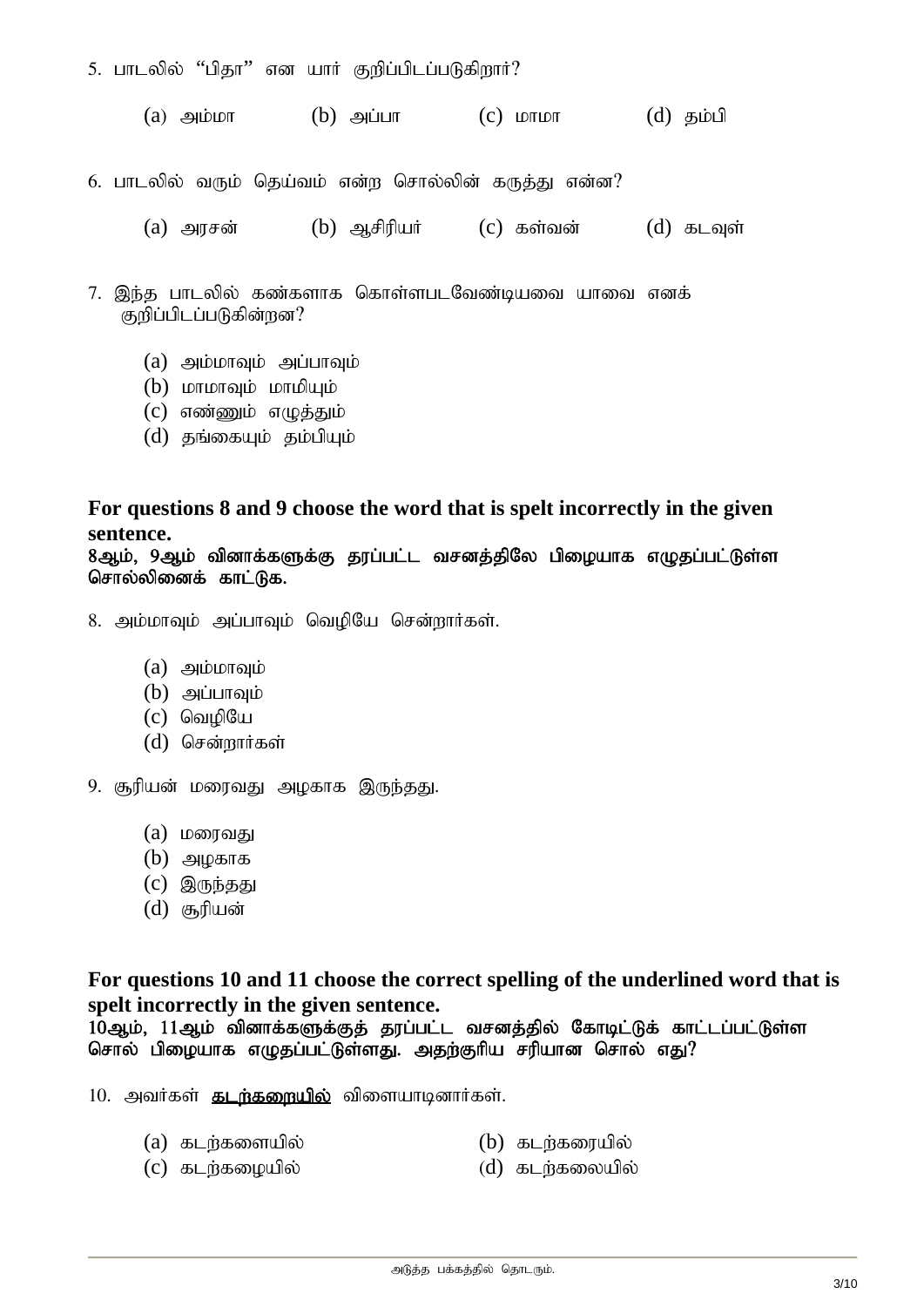11. நான் பல் துழக்கி முகம் கழுவினேன்.

- $(a)$  துளக்கி
- $(b)$  துறக்கி
- $(c)$  துலக்கி
- $(d)$  துரத்தி

#### **Look at the picture carefully and answer questions 12 to 15.**  படத்தைக் கவனமாகப் பார்த்து 12 முதல் 15 வரையுள்ள வினாக்களுக்கு விடையளிக்கவும்.



12. எது சரி?

- $(a)$  ஒட்டகம் இருக்கிறது.
- $(b)$  ஒட்டகம் ஓடுகிறது.
- $(c)$  ஒட்டகம் நிற்கிறது.
- $(d)$  ஒட்டகம் தண்ணீர் குடிக்கிறது.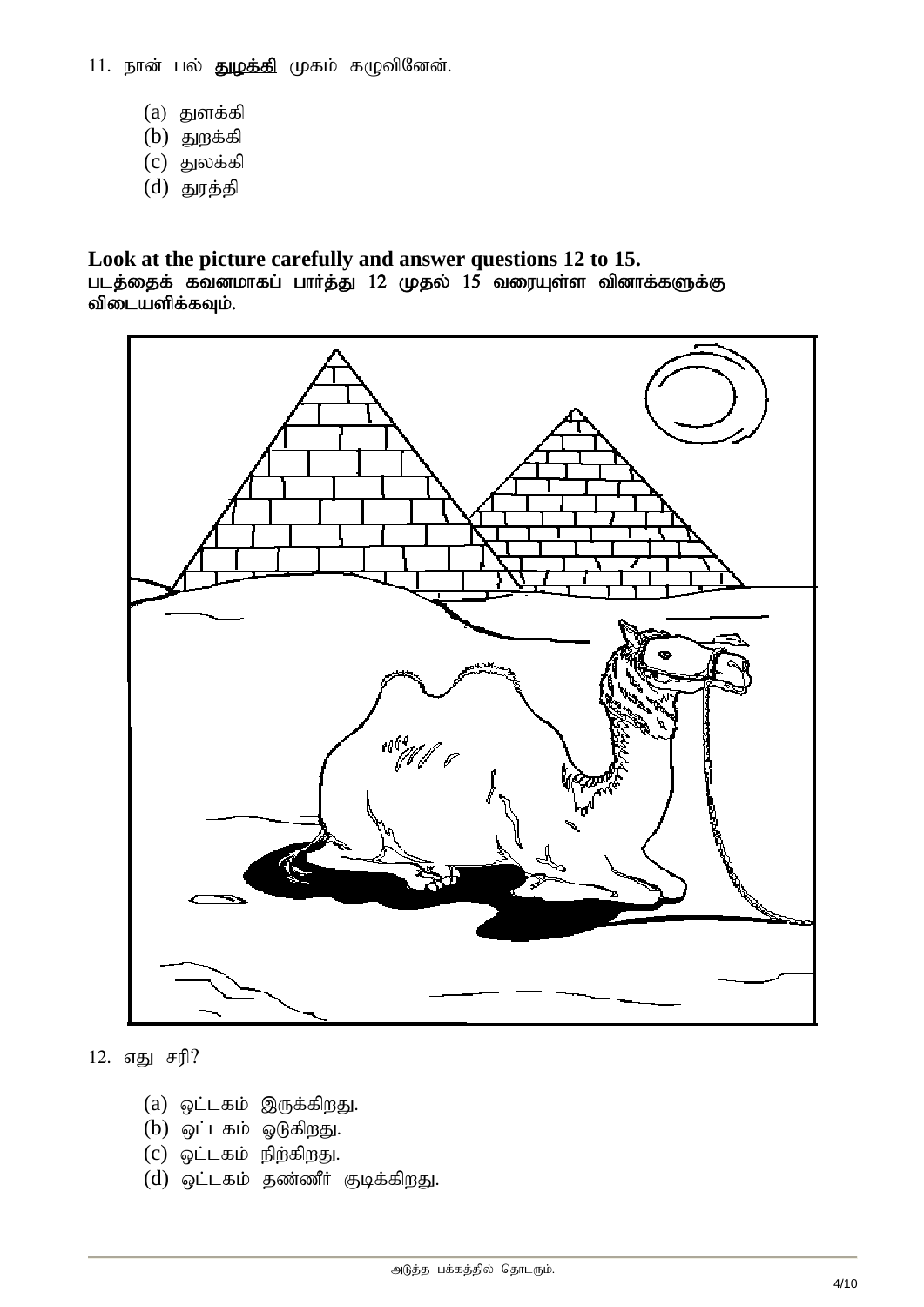#### 13. எது சரி?

- (a) ஒட்டகத்திற்குப் பின்னால் ஒரு "பிரமிட்" தெரிகிறது.
- $(b)$  ஒட்டகத்திற்குப் பின்னால் இரண்டு "பிரமிட்கள்" தெரிகிறது.
- (c) ஒட்டகத்திற்குப் பின்னால் நான்கு "பிரமிட்கள்" தெரிகிறது.
- $(d)$  ஒட்டகத்திற்குப் பின்னால் மூன்று "பிரமிட்கள்" தெரிகிறது.

14. எது சரி?

- $(a)$  மனிதன் ஓடுகிறான்.
- $(b)$  மனிதன் ஆடுகிறான்.
- $(c)$  மனிதன் இருக்கிறான்.
- $(d)$  மனிதன் மரம் நாட்டுகிறான்.



- 15. படத்தில் காணப்படுவது
- $(a)$  கோயில்
- $(b)$  வீடு
- $(c)$  கப்பல்
- $(d)$  to  $\overline{u}$



**For questions 16 to 18 choose the best word for each space.**  16 (முதல் 18 வரையுள்ள வினாக்களுக்கு ஒவ்வொரு இடைவெளிக்கும் மிகவும் பொருத்தமான சொல்லைத் தெரிவு செய்க.

- 16. uhjhTf;F jhfk; .......................................................
	- $(a)$  ஏற்பட்டது.
	- $(b)$  கிடைத்தது.
	- $(c)$  சென்றது.
	- $(d)$  அடித்தது.

17. #upad; Nkw;fpy; ...........................................................

- $(a)$  மின்னும்
- $(b)$   $L$   $\omega$   $m$   $m$
- $(c)$   $L$ றங்கும்
- $(d)$  உதிக்கும்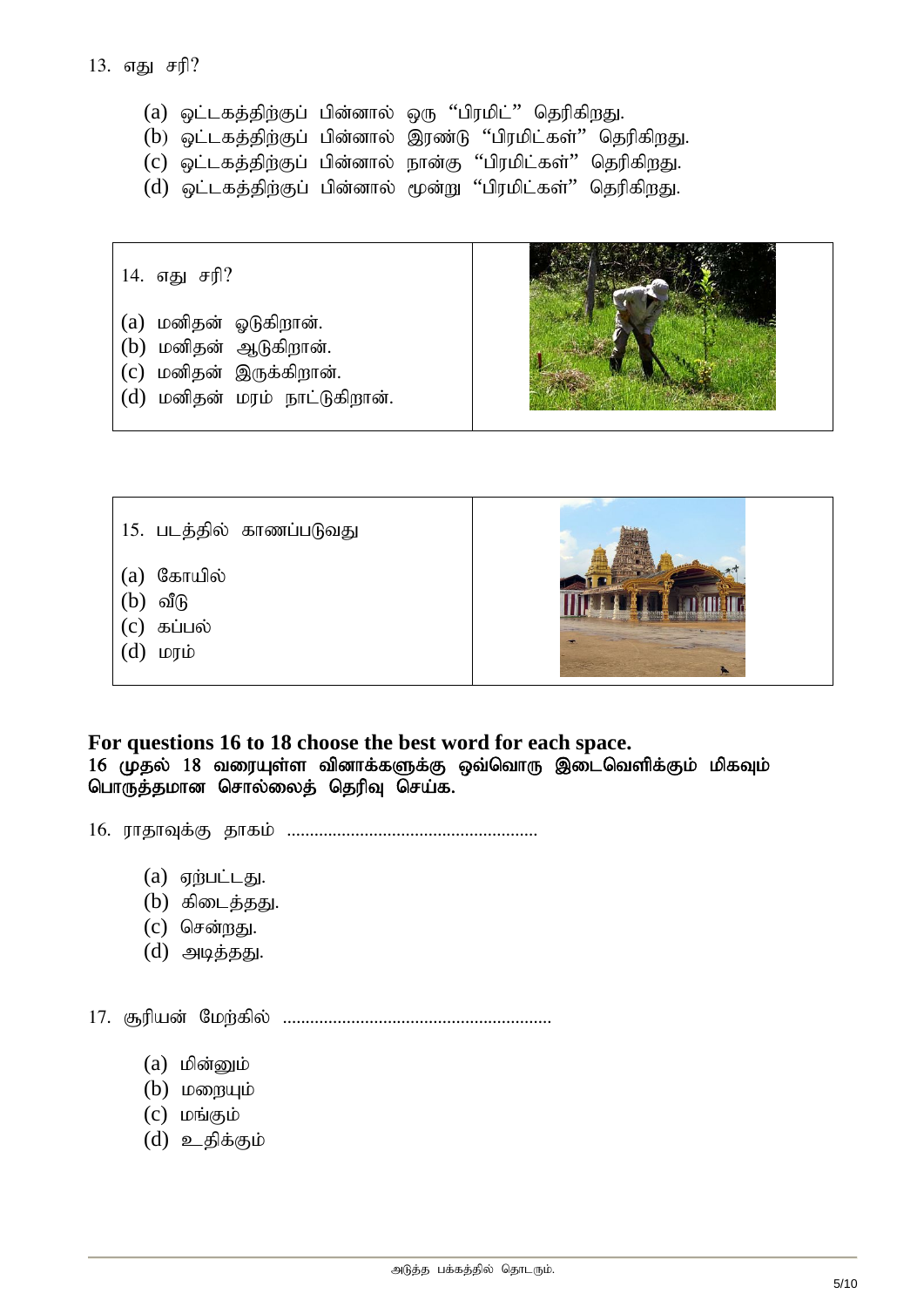18. வாழைப்பழம் இனிக்கும், அதுபோல புளியம் பழம் ..................................

- $(a)$   $55565$
- $(b)$  புளிக்கும்.
- $(c)$  **p** com $\ddot{o}$ .
- $(d)$  துவர்க்கும்.

### **For questions 19 to 21 choose the word that has the closest meaning to the underlined word(s)**

19 முதல் 21 வரையிலான வினாக்களில் கோடிட்ட சொல்லுக்கு மிகப் பொருத்தமான சொல்லை காட்டுக.

- 19. நான் தாகம் தீர தண்ணீர் **பருகினேன்**.
	- $(a)$  படுத்தேன்.
	- $(b)$  உடுத்தேன்.
	- $(c)$  சாப்பிட்டேன்.
	- $(d)$  குடித்தேன்.
- 20. நான் **விரைவாக** நடந்தேன்
	- $(a)$  வேகமாக
	- $(b)$  அதிகமாக
	- $(c)$  மெதுவாக
	- $(d)$   $\Box$

21. மோட்டார் வாகனம் **தொவில்** ஓரமாக நின்றது.

- (a) மைதானத்தில்
- $(b)$  வீட்டில்
- $(c)$  நடுவில்
- $(d)$  வீதியில்

**For questions 22 to 24 choose the word that is opposite in meaning to the underlined word.** 

22 முதல் 24 வரையிலான வினாக்களில் கோடிட்ட சொல்லுக்கு எதிர்கருத்துள்ள சொல்லை காட்டுக.

22. எங்கள் வீட்டின் முற்பக்கம் ஒரு மரம் நிற்கிறது.

- $(a)$  நடுவில்
- $(b)$  வெளியே
- $(c)$  பிற்பக்கம்
- $(d)$  இடையில்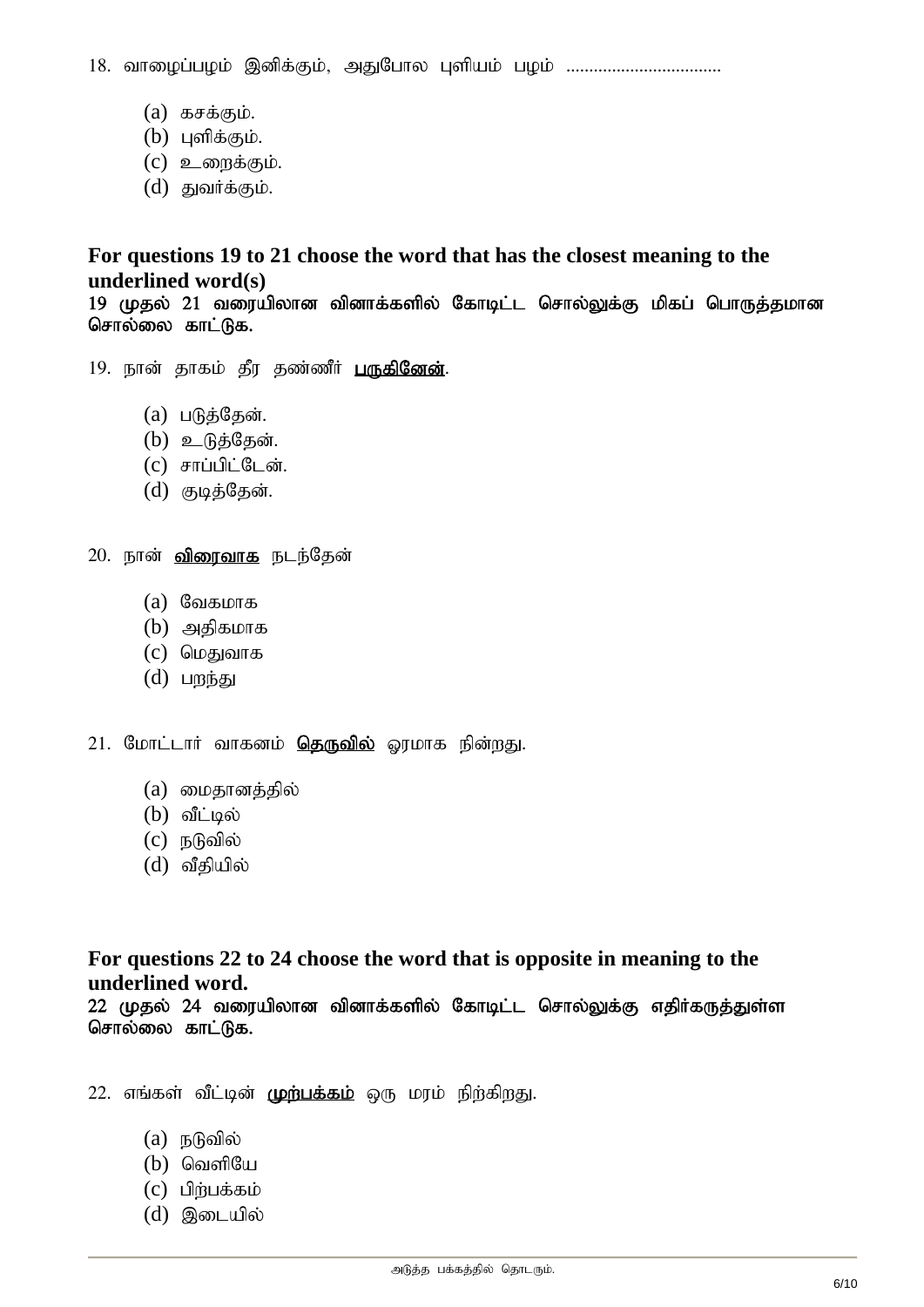23. சங்கிலியன் யாழ்பாணத்தை ஆண்ட **கடைசி** அரசன்.

- (a) முதல்  $($ b) இடை
- (c) நடு  $(d)$  இரண்டாவது
- 24. காற்று **பலமாக** வீசியது.
	- ் (a) மெதுவாக (b) விரைவாக<br>(c) கெதியாக (d) அதிகமாக
	- $(c)$  கெதியாக

Read and understand the text "oll" all answer the questions 25 to 28 "வீடு வரைதல்'' பற்றிய குறிப்புகளை வாசித்து அவற்றில் இருந்து பெறப்படும் தகவல்களைக் கொண்டு 25 முதல் 28 வரையுள்ள வினாக்களுக்கு விடையளிக்கவும்.

### வீடு வரைதல்

கேவையான பொருட்கள்:

- 1. காகிதம்
- 2. பச்சை, சிவப்பு, கறுப்பு நிறப் பென்சில்கள்
- 3. வரையும் பென்சில்

### வழி முறை

| 1. 2 கோடுகள் வரைக.                            |                |
|-----------------------------------------------|----------------|
| 2. 2 கோடுகளையும் இன்னொரு<br>கோட்டால் தொடுக்க. |                |
| 3. வீட்டின் கூரையை ஒரு<br>முக்கோணமாக வரைக     |                |
| 4. வீட்டின் கூரையை சிவப்பு நிறத்தால்          | M              |
| தீட்டுக.                                      | ℿ              |
| 5. வீட்டின் இரு பக்கங்களிலும் இரு             | M              |
| மரங்களை கீறுக.                                | $\mathbb T$    |
| 6. மரங்களின் இலைகளுக்கு பச்சை                 | $\blacksquare$ |
| நிறம் தீட்டுக.                                | Ш              |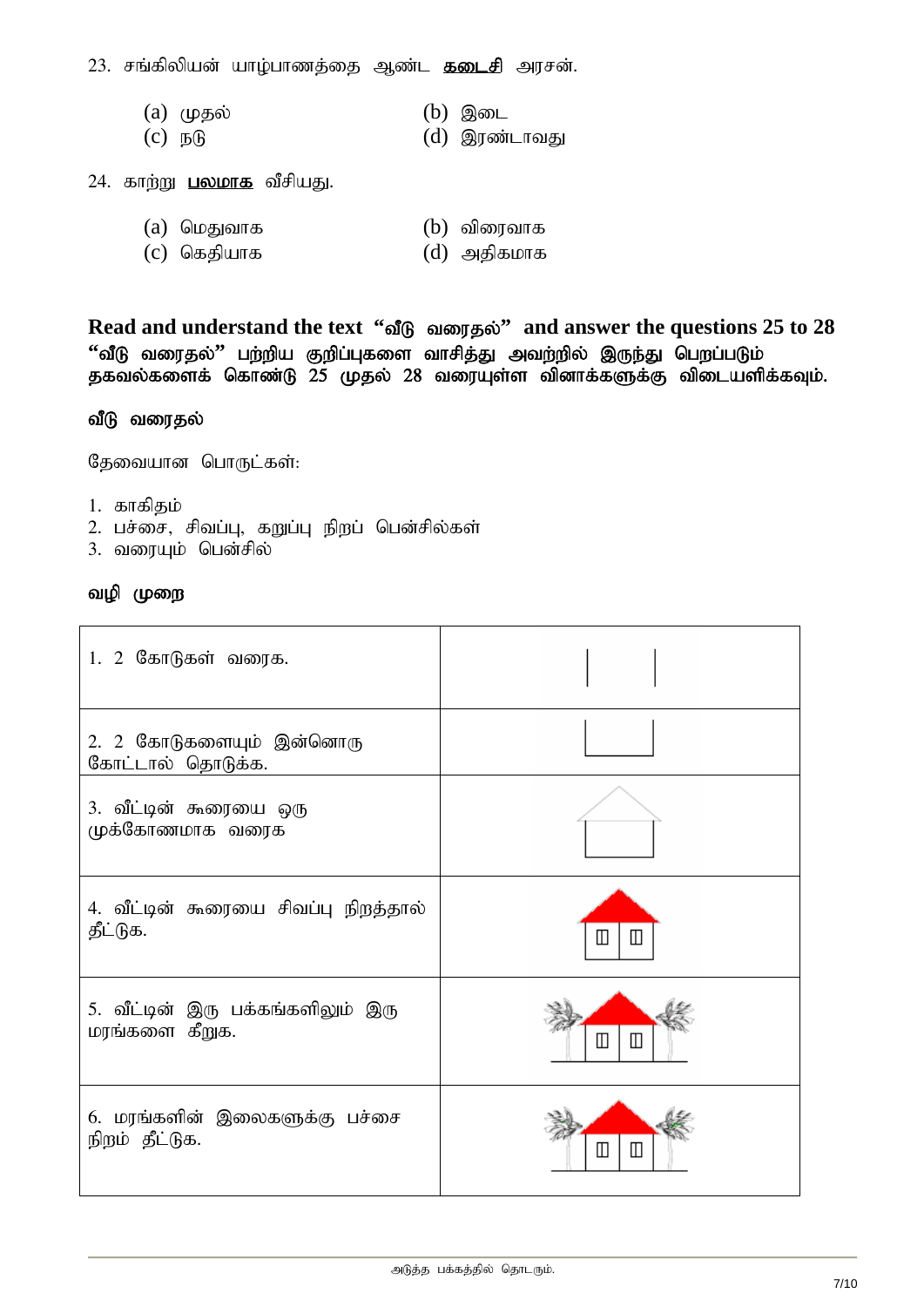இந்த வீட்டை ஆறு படிமுறைகளில் சொல்லியவாறு வரையலாம்.

 $25.$  மூன்றாவது படியில் என்ன வரையப்பட்டுள்ளது?

- $(a)$  கூரை
- $(b)$   $\sigma$
- $(c)$  யன்னல்
- $(d)$  அக்கிவாரம்

 $26.$  வீட்டின் கூரை என்ன நிறமாக இருக்கும்?

- (a)  $\mu \dot{\theta}$
- $(b)$  சிவப்பு
- $(c)$  கறுப்பு
- $(d)$  மஞ்சள்
- $27.$  வீட்டின் கூரையின் வடிவம் என்ன?
	- $(a)$  சதுரம்
	- $(b)$  ( $\mu$ க்கோணம்
	- $(c)$  வட்டம்
	- $(d)$   $\mathbb{R}$ ள்சகுரம்

 $28.$  வீட்டின் இரு பக்கங்களிலும் வரையப்பட்டிருப்பவை என்ன?

- $(a)$  கூரை
- $(b)$   $550$
- $(c)$  யன்னல்
- $(d)$  மரங்கள்

**For questions 29 to 32 choose the response that combines the sentences in the best way.** 

 $29$  (முதல்  $32$  வரையிலான வினாக்களில் தரப்பட்டுள்ள வசனங்களை சரியான ஒழுங்கில் அமைத்துக் காட்டுக.

 $29.$   $\Rightarrow$   $\uparrow$   $\uparrow$ 

- $(1)$  நித்திரை விட்டு எழுந்தாள்
- $(2)$  பல் துலக்கி முகம் கழுவினாள்
- $(3)$  காலை சாப்பாட்டை எனக்கு பரிமாறினாள்
- $(4)$  காலை சாப்பாடு தயார் செய்தாள்

|  | (a) (1), (2), (4), (3) |  | (b) (3), (4), (2), (1) |  |
|--|------------------------|--|------------------------|--|
|  | (c) (2), (1), (3), (4) |  | (d) (4), (3), (2), (1) |  |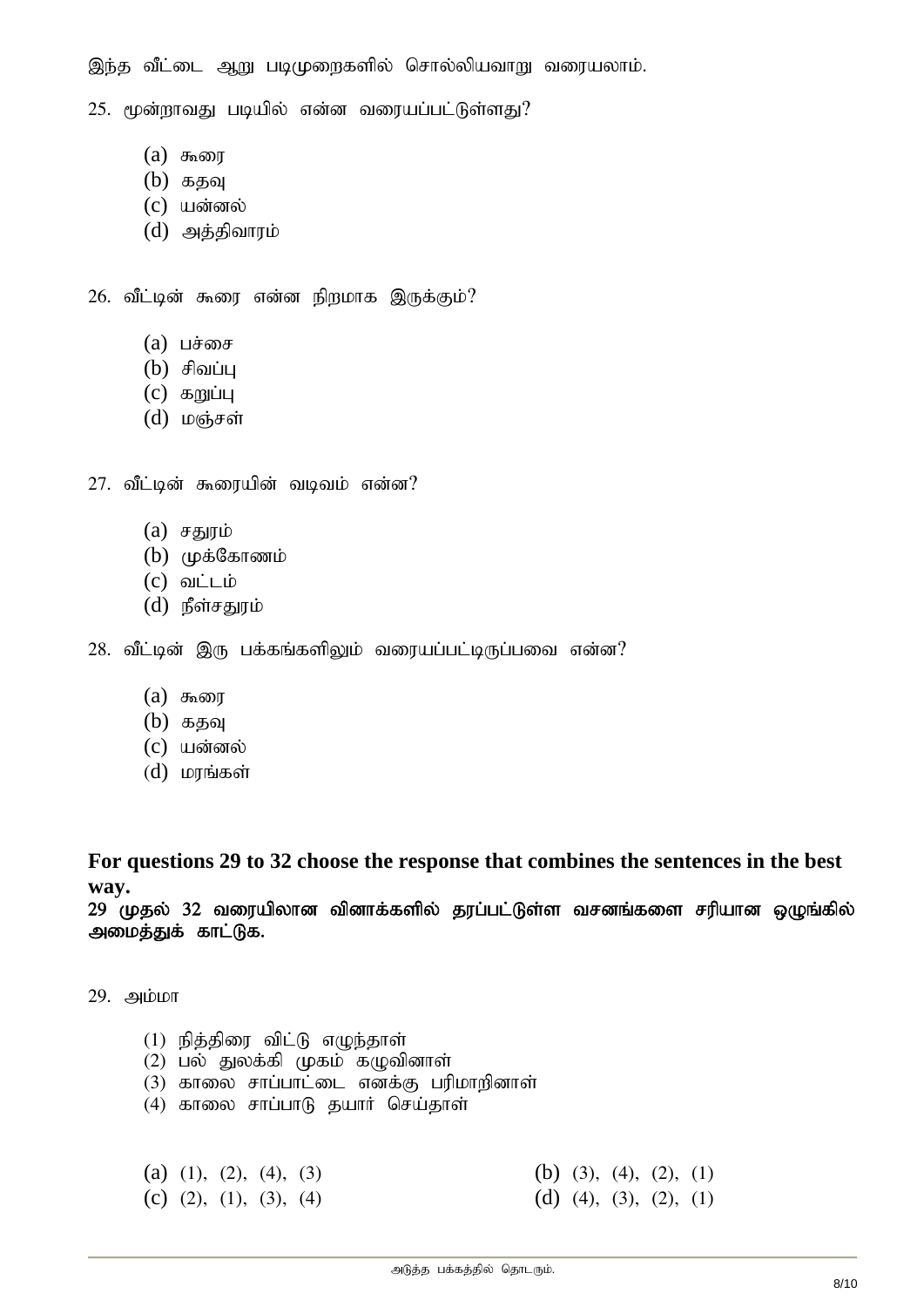- $(1)$  விரைவாக பாடசாலையில் இருந்து வீடு திரும்பினேன்.
- $(2)$  எனவே வெளியில் விளையாட முடியவில்லை.
- $(3)$  வெளியில் விளையாட நினைத்தேன்.
- $(4)$  அப்பொமுது மழை பெய்யத் தொடங்கியது.

|  | (a) (4), (2), (3), (1) |  |  | (b) (1), (3), (4), (2) |  |
|--|------------------------|--|--|------------------------|--|
|  | (c) (3), (2), (4), (1) |  |  | (d) (2), (4), (1), (3) |  |

#### $31.$   $h$ orior

- $(1)$  பயணச்சீட்டை அதிகாரியிடம் காட்டினார்.
- $(2)$  பின்பு வீடு வந்து சேர்ந்தார்.
- $(3)$  புகையிரதத்தில் இருந்து இறங்கினார்.
- (4) மோட்டார் வாகனத்தை நோக்கி நடந்தார்.

|  | (a) (1), (2), (4), (3) |  | (b) (3), (1), (4), (2) |  |  |
|--|------------------------|--|------------------------|--|--|
|  | (c) (2), (1), (3), (4) |  | (d) (4), (3), (1), (2) |  |  |

32. நான்

- $(1)$  குளியல் அறையில் குளித்தேன்.
- $(2)$  பின்ப அம்மாவிடம் "போய் வருகிறேன்" என்று சொல்லி புறப்பட்டேன்.
- (3) வாசலின் முன்பு நின்று காலணி அணிந்தேன்.
- (4) ஈரத்தை துடைத்து ஆடை அணிந்தேன்.

|  | (a) (4), (3), (1), (2) |  |  | (b) (1), (4), (3), (2) |  |
|--|------------------------|--|--|------------------------|--|
|  | (c) (1), (2), (4), (3) |  |  | (d) (3), (2), (1), (4) |  |

#### **For questions 33 to 36 choose the correct word to complete the sentence.**  33 முதல் 36 வரையுள்ள வினாக்குளுக்கு மிகவும் பொருத்தமான சொல்லைத் தெரிவு செய்து வசனத்தை நிறைவு செய்க.

33. ghujpahupd; ghliy mtd; mofhf ............................................

- (a) பாடினார்கள்.  $\qquad \qquad$   $\qquad$   $\qquad$   $\qquad$   $\qquad$   $\qquad$   $\qquad$   $\qquad$   $\qquad$   $\qquad$   $\qquad$   $\qquad$   $\qquad$   $\qquad$   $\qquad$   $\qquad$   $\qquad$   $\qquad$   $\qquad$   $\qquad$   $\qquad$   $\qquad$   $\qquad$   $\qquad$   $\qquad$   $\qquad$   $\qquad$   $\qquad$   $\qquad$   $\qquad$   $\qquad$   $\qquad$   $\qquad$   $\$
- $(c)$  பாடினான். (d) பாடினோம்.
- 34. திருக்குறளை உலகில் பல ......................... மொழி பெயர்துள்ளார்கள்
	- (a) மொழிகளில் (b) சொற்களில்
	- $(c)$  பாடலில் (d) ஆடலில்